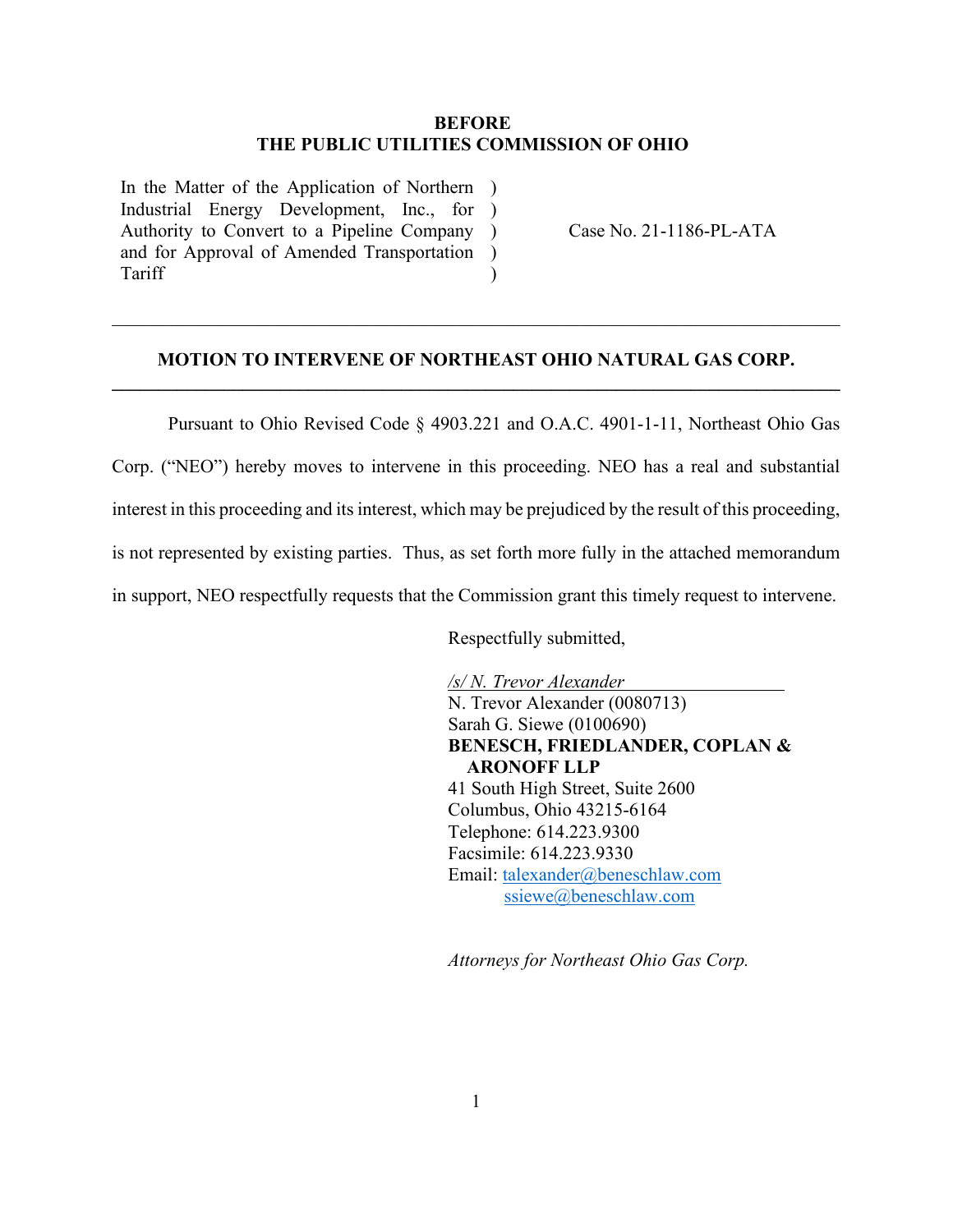#### **BEFORE THE PUBLIC UTILITIES COMMISSION OF OHIO**

In the Matter of the Application of Northern ) Industrial Energy Development, Inc., for ) Authority to Convert to a Pipeline Company ) and for Approval of Amended Transportation ) Tariff

Case No. 21-1186-PL-ATA

## **MEMORANDUM IN SUPPORT OF MOTION TO INTERVENE OF NORTHEAST OHIO NATURAL GAS CORP.**

**\_\_\_\_\_\_\_\_\_\_\_\_\_\_\_\_\_\_\_\_\_\_\_\_\_\_\_\_\_\_\_\_\_\_\_\_\_\_\_\_\_\_\_\_\_\_\_\_\_\_\_\_\_\_\_\_\_\_\_\_\_\_\_\_\_\_\_\_\_\_\_\_\_\_\_\_\_\_**

\_\_\_\_\_\_\_\_\_\_\_\_\_\_\_\_\_\_\_\_\_\_\_\_\_\_\_\_\_\_\_\_\_\_\_\_\_\_\_\_\_\_\_\_\_\_\_\_\_\_\_\_\_\_\_\_\_\_\_\_\_\_\_\_\_\_\_\_\_\_\_\_\_\_\_\_\_\_

)

## **I. INTRODUCTION**

On November 18, 2021, Northern Industrial Energy Development, Inc. ("NIED") filed an application requesting that the Commission approve the conversion of NIED's regulatory status from a natural gas company to a pipeline company and to approve its amended transportation tariff (the "Application"). The Application was filed simultaneously with the request to amend the Joint Application in 21-0803-GA-ATR to add NIED as a Joint Applicant, alongside existing applicants Utility Pipeline, Ltd. ("UPL"), Knox Energy Cooperative Association, Inc. ("Knox"), and Cobra Pipeline Company, Ltd. ("Cobra"). In short, NIED seeks approval in this proceeding to achieve regulatory status as a pipeline company in order to take ownership over various pipeline systems from the bankruptcy estate of Cobra.<sup>[1](#page-1-0)</sup>

NEO takes service from Cobra which it uses to serve thousands of NEO customers. The proposed transfer and amended transportation tariff would significantly impact NEO by changing the rates and terms of service applicable to NEO. The attorney examiner in 21-0803-GA-ATR

<span id="page-1-0"></span><sup>1</sup> *See In re Cobra Pipeline Co., Ltd.*, Case No. 19-15961 (Bankr. N.D. Ohio).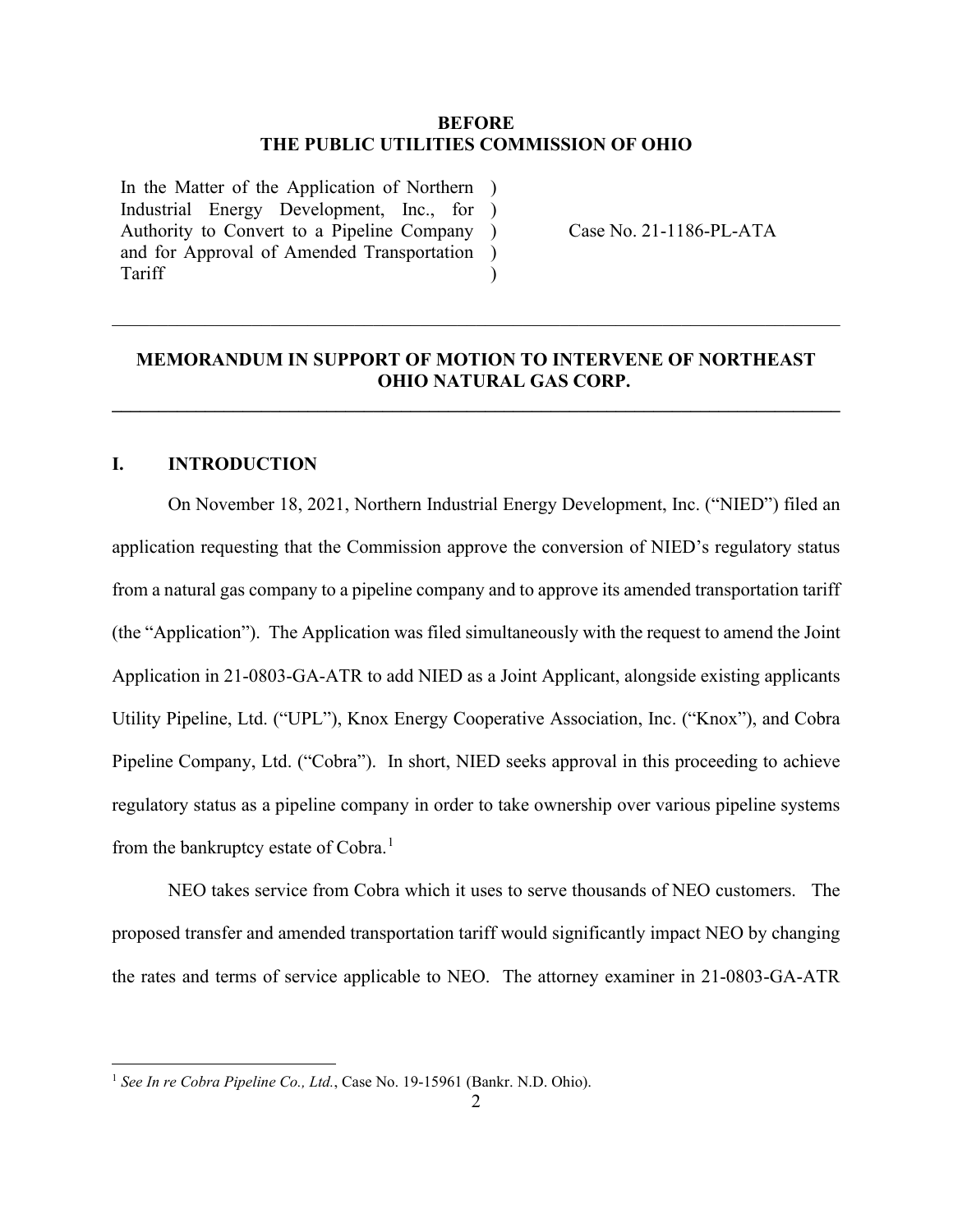found it appropriate to "allow Cobra's customers and any other interested persons or entities an opportunity to file comments regarding the joint application."[2](#page-2-0) The same should be true here; as a large customer who will be significantly impacted by the Application and associated amended transportation tariff, NEO has a real and substantial interest in this proceeding, and the Commission's disposition of this proceeding may impair or impede its ability to protect that interest. Thus, NEO respectfully requests that the Commission grant its Motion to Intervene in this proceeding.

#### **II. LEGAL STANDARD**

R.C. § 4903.221 provides that any "person who may be adversely affected by a public utilities commission proceeding" may intervene in the proceeding. The Commission's own rules reinforce the right to intervene:

"Upon timely motion, any person *shall be* permitted to intervene in a proceeding upon a showing that . . . [t]he person has a real and substantial interest in the proceeding, and the person is so situated that the disposition of the proceeding may, as a practical matter, impair or impede his or her ability to protect that interest, unless the person's interest is adequately represented by existing parties." O.A.C. 4901-1-11(A) (emphasis added).

"The regulation's text is very similar to Civ. R. 24—the rule governing intervention in civil cases in Ohio—which is generally liberally construed in favor of intervention." *Ohio Consumers' Counsel v. Pub. Util. Comm.*, 111 Ohio St. 3d 384, 387 (2006) (internal quotations omitted). In considering a motion to intervene, the Commission's rule directs that the Commission should consider: 1) the nature and extent of the intervenor's interest; 2) the legal position advanced by the intervenor and its probable relation to the merits of the case; 3) whether intervention will unduly

<span id="page-2-0"></span><sup>2</sup> *In the Matter of the Joint Application of Utility Pipeline, Ltd., Cobra Pipeline Company, Ltd., and Knox Energy Cooperative Association, Inc. to Substitute Natural Gas Service and Transfer Assets and Customers*, Case No. 21- 803-Ga-ATR, Entry, (July 26, 2021) ¶ 6.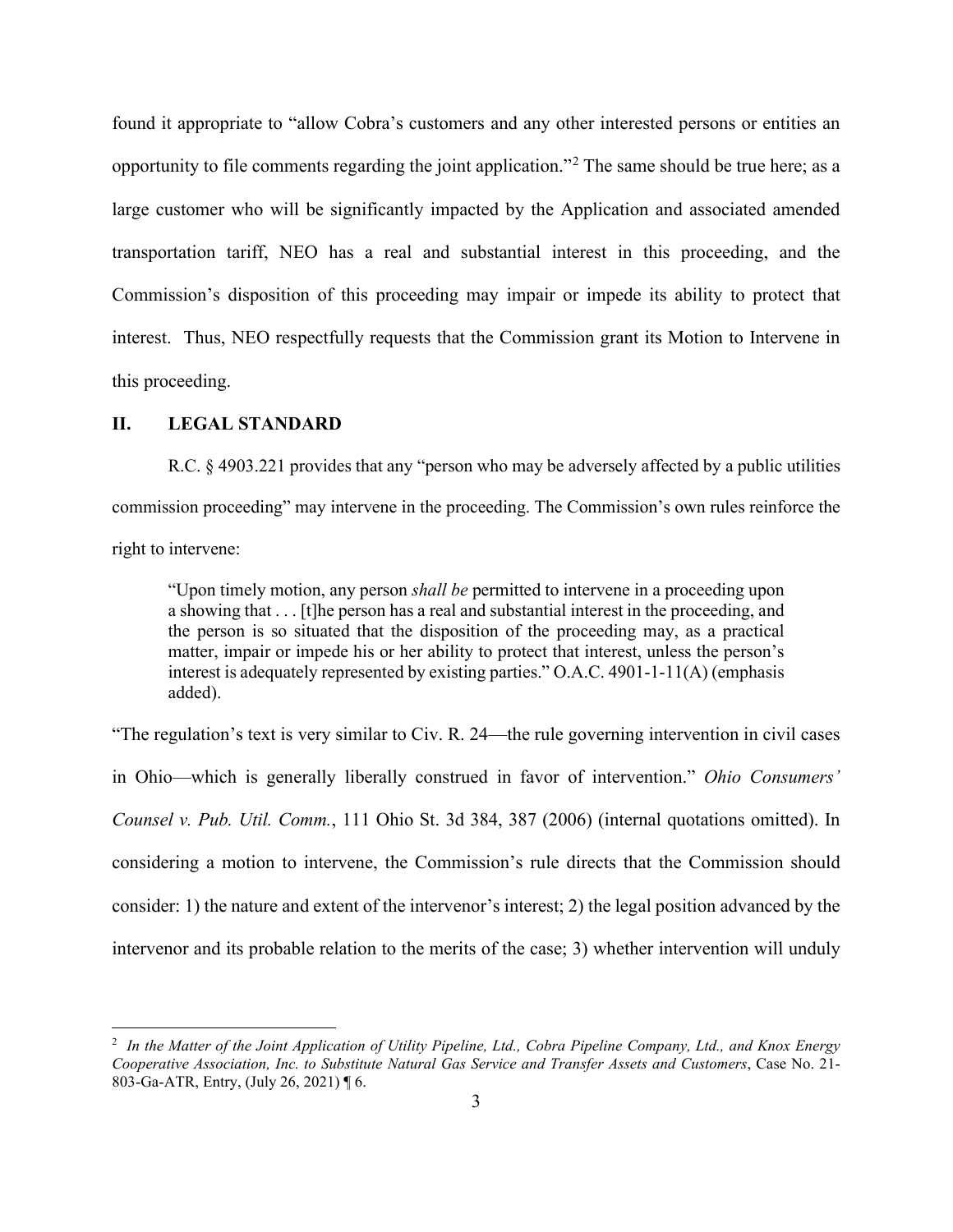prolong or delay the proceedings; 4) whether the intervenor will significantly contribute to full development and equitable resolution of the factual issues; and 5) the extent to which the intervenor's interest is represented by existing parties. *See* O.A.C. 4901-1-11(B)(1)-(5); *see also*  R.C. § 4903.221(B)(1)-(4). NEO's Motion to Intervene satisfies each of these factors.

#### **III. ARGUMENT**

## **A. The Nature and Extent of NEO's Interest**

NEO is directly affected by the Application as a large current Cobra customer. As such, NEO has a substantial interest in the outcome of this proceeding and in ensuring that service is uninterrupted, that the rates proposed within the amended transportation tariff are subject to appropriate review, and that the terms of service which may be applicable to NEO are appropriate. Those concerns are particularly acute here because NIED has proposed tariffs which vary significantly from the current NIED and Cobra tariffs. NEO's interests cannot be represented by any other party to this proceeding, as no other party to this proceeding represents NEO's interests as a customer.

#### **B. The Legal Position Asserted by NEO**

The Application and amended tariff as submitted may have a significant impact on NEO, as an existing customer of Cobra. As such, NEO seeks to intervene to ensure that any tariff change approved for NIED, including changes which would impact NEO's rate or terms of service, is consistent with all relevant legal principles.

#### **C. NEO's Intervention Will Not Unduly Prolong or Delay The Proceeding**

On November 18, 2021, the Commission accepted the Application for filing from NIED. To date, the Attorney Examiner has not yet established an intervention deadline. As a result, NEO's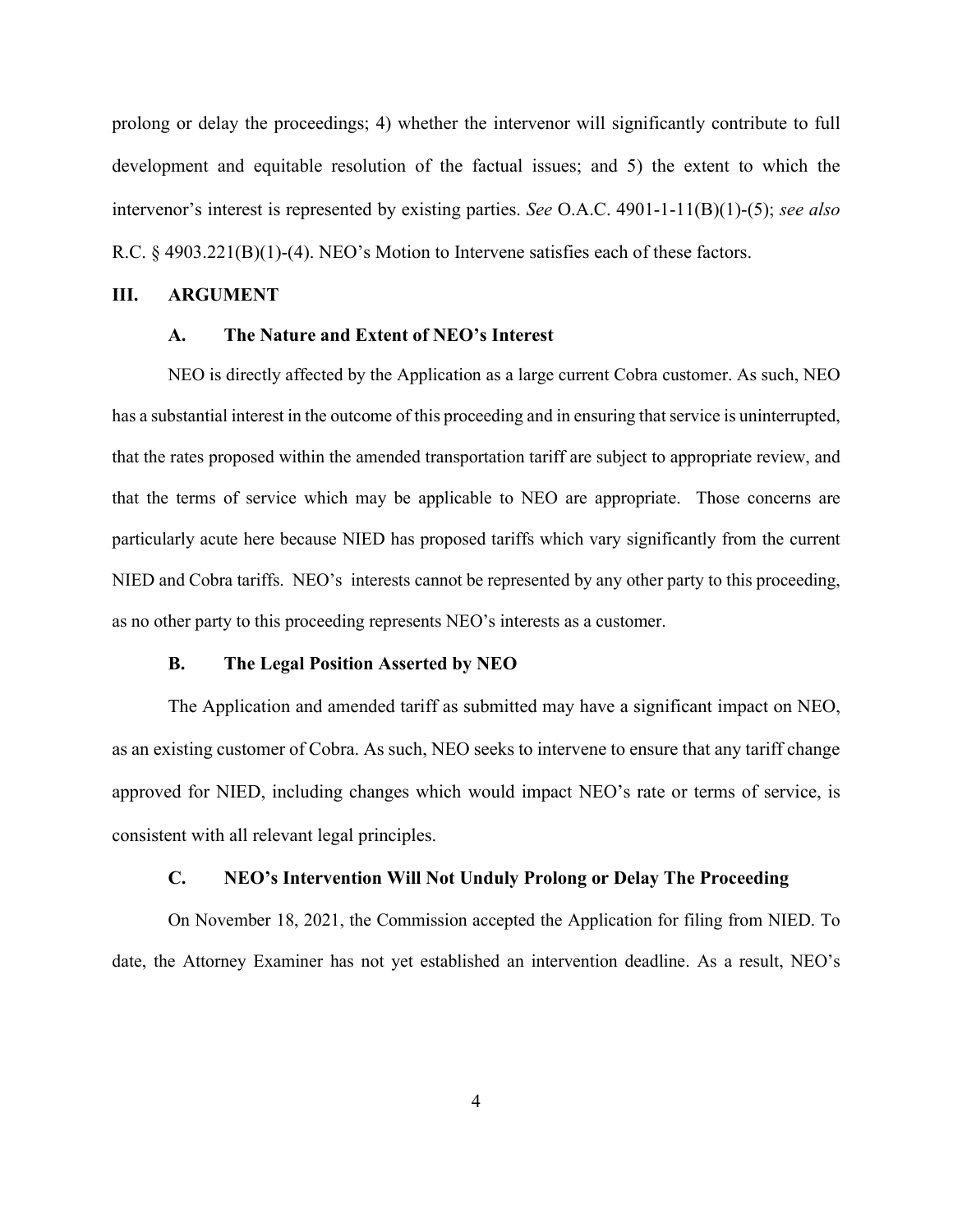Motion to Intervene is timely and will not prejudice any existing parties or unduly prolong or delay the proceedings.[3](#page-4-0)

### **D. NEO's Interests Are Not Already Represented by Existing Parties**

NEO is a large Cobra customer who Cobra and NIED propose will be served via the proposed tariffs. Thus, NEO is uniquely situated to contribute to the full development of factual issues in this case. NEO has substantial experience in Commission proceedings and its experience will benefit the Commission's review of the Application. Additionally, NEO's participation will significantly contribute to the full development and resolution of the issues raised by the Application. NEO's interests are not already represented by existing parties, as no other party or customer is currently involved in this proceeding.

### **IV. CONCLUSION**

WHEREFORE, NEO respectfully requests that the Commission grant this Motion to Intervene and allow NEO to be made a party of record to this proceeding.

<span id="page-4-0"></span><sup>&</sup>lt;sup>3</sup> See O.A.C. 4901:1-11(E) (providing that a motion to intervene "will not be considered timely if it is filed later than five days prior to the scheduled date of the hearing or any specific deadline established by order of the commission for purposes of a particular proceeding").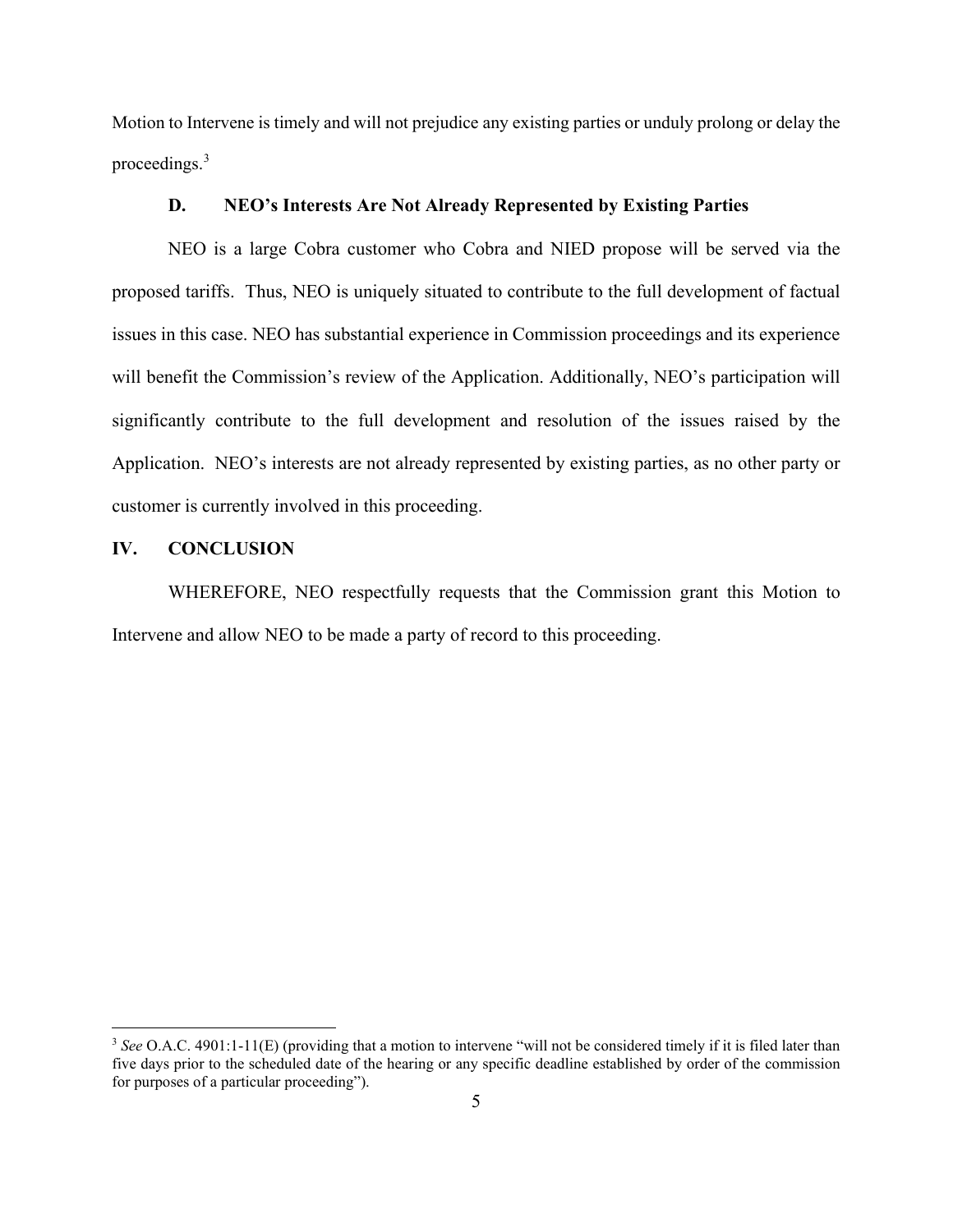Respectfully submitted,

*s/ N. Trevor Alexander* N. Trevor Alexander (0080713) Sarah G. Siewe (0100690) **BENESCH, FRIEDLANDER, COPLAN & ARONOFF LLP** 41 South High Street, Suite 2600 Columbus, Ohio 43215-6164 Telephone: 614.223.9300 Facsimile: 614.223.9330 Email: [talexander@beneschlaw.com](mailto:talexander@beneschlaw.com) [ssiewe@beneschlaw.com](mailto:ssiewe@beneschlaw.com)

*Attorneys for Northeast Ohio Gas Corp.*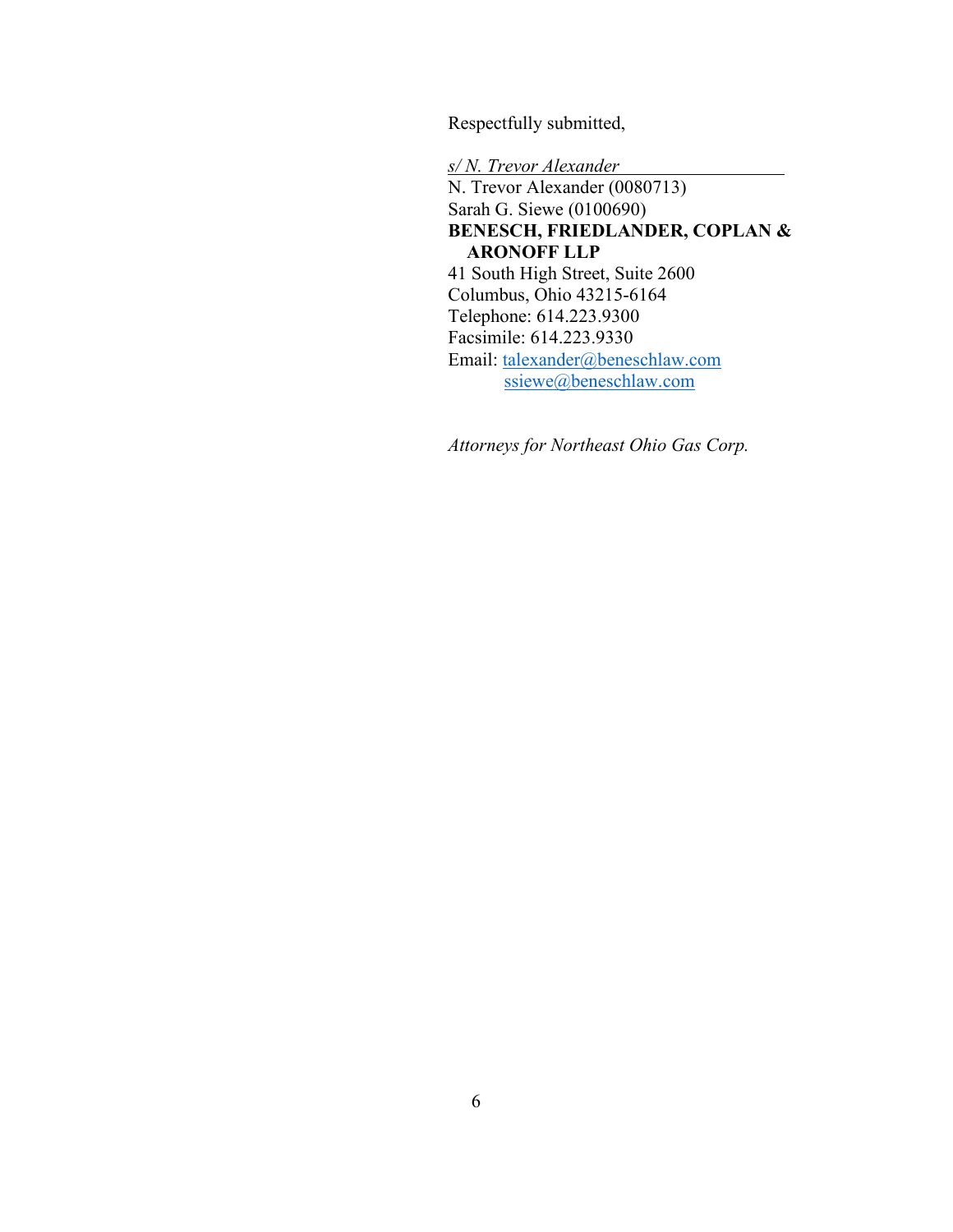## **CERTIFICATE OF SERVICE**

I certify that the foregoing was filed electronically through the Docketing Information System of the Public Utilities Commission of Ohio on this 5th day of January, 2022. The PUCO's e-filing system will electronically serve notice of the filing of this document on counsel for all parties.

> */s/ N. Trevor Alexander* N. Trevor Alexander (0080713)

*Attorney for Northeast Ohio Natural Gas Corp.*